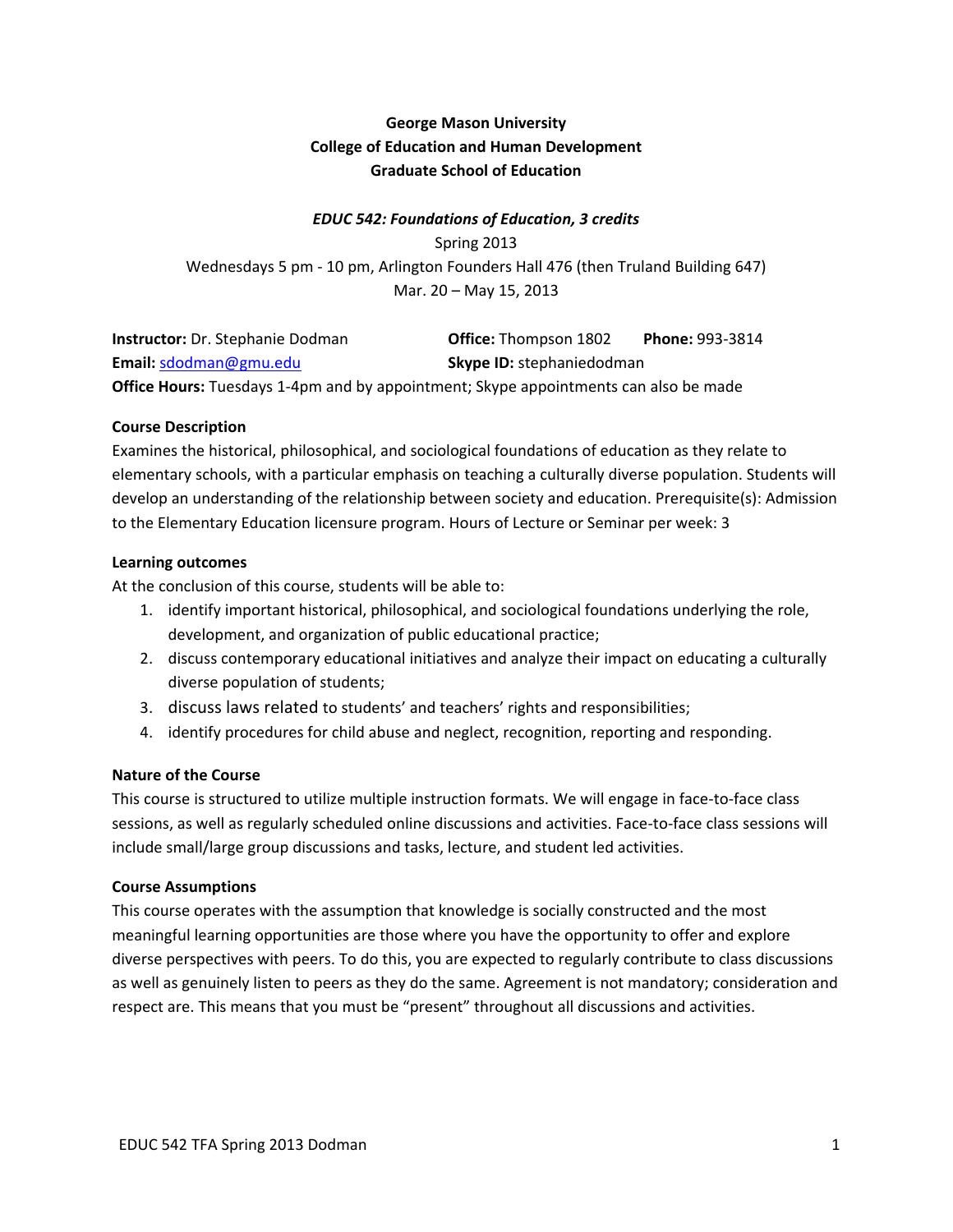# **National Council for Accreditation of Teacher Education Program Standards for Elementary Teacher Preparation**

- 1. Candidates use their knowledge and understanding of individual and group motivation and behavior among students at the K-6 level to foster active engagement in learning, self motivation, and positive social interaction and to create supportive learning environment.
- 2. Candidates use their knowledge and understanding of effective verbal, nonverbal, and media communication techniques to foster active inquiry, collaboration, and supportive interaction in the elementary classroom.
- 3. Candidates understand practices and behaviors that identify and develop the competence of a professional career teacher.

## **8 VAC 20-25-30. Technology standards**

- A. Instructional personnel shall be able to demonstrate effective use of a computer system and utilize computer software.
- B. Instructional personnel shall be able to apply knowledge of terms associated with educational computing and technology.
- C. Instructional personnel shall be able to apply computer productivity tools for professional use.
- D. Instructional personnel shall be able to use electronic technologies to access and exchange information.

## **Readings**

Spring, J. (2012). *American education* (15<sup>th</sup> ed.). New York, NY: McGraw-Hill.

Choose ONE:

Delpit, L. D. (2006). *Other people's children: Cultural conflict in the classroom*. New York, NY: New Press.

Ladson-Billings, G. (2009). *The dream-keepers: Successful teachers of African American children*. (2<sup>nd</sup> ed.). San Francisco, CA: Jossey-Bass.

Additional selected readings will be posted on Blackboard.

## **Assignments**

Assignment descriptions follow. More detailed information will be provided in class. Only the Reflective Practitioner Paper (PBA) rubric is attached at the end of this syllabus.

| Assignment                                | <b>Points</b> |
|-------------------------------------------|---------------|
| Readings, Online, and In-Class Activities | 30            |
| <b>Education Autobiography</b>            | 5             |
| Philosophical Research and Case Creation  | 10            |
| <b>Book Club Assignment</b>               | 15            |
| Reflective Practitioner Paper (PBA)       | 40            |
|                                           | 100           |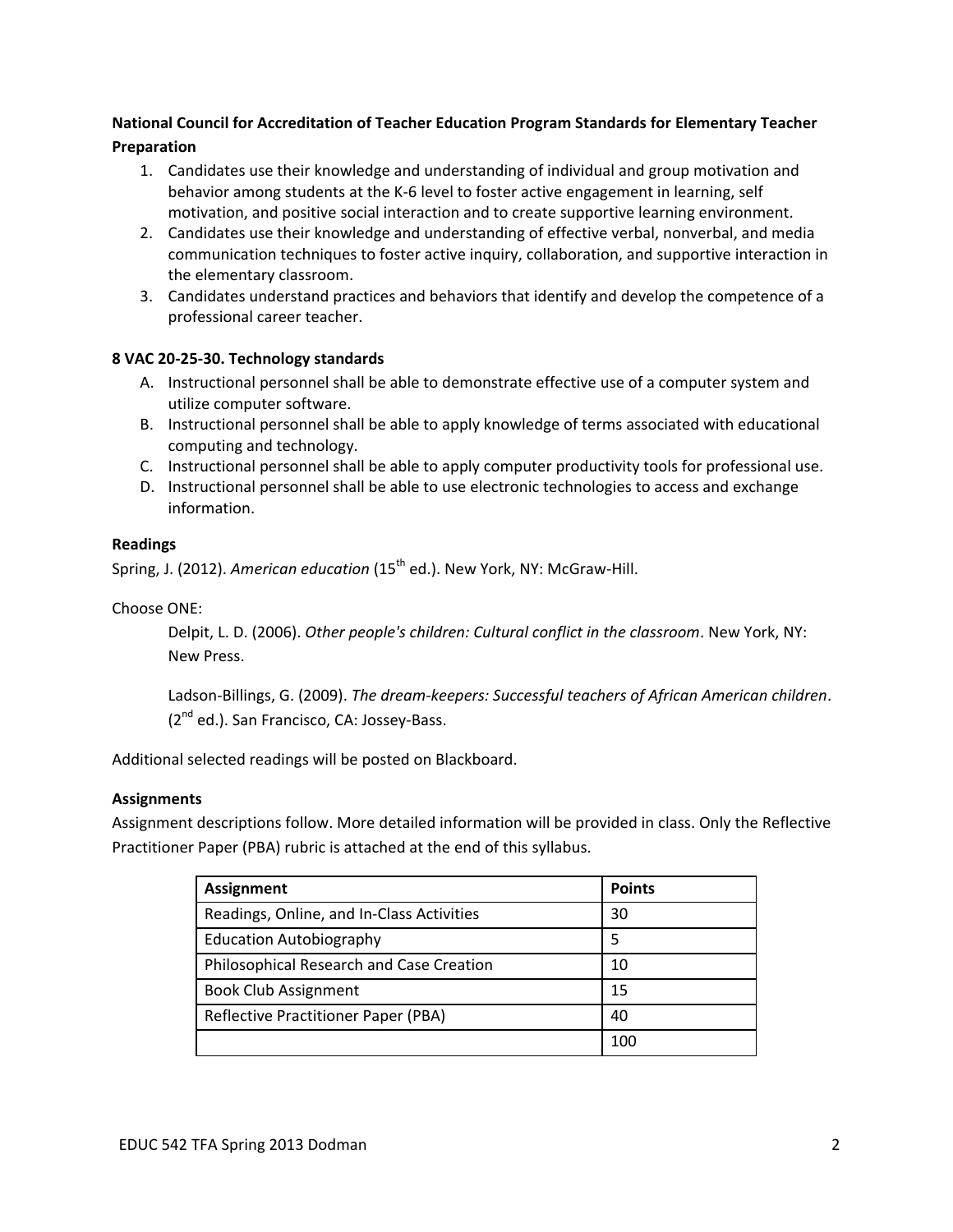#### *Readings, Online, and In-Class Activities (30 pts)*

There is a good deal of reading in this course and it is your responsibility to read the assigned book and article selections every week. Just completing the readings, however, is not enough to maximize your learning opportunities. You also need to analyze the readings in terms of your prior learning, personal experiences, and other readings. Therefore, it is expected that you employ active reading strategies by utilizing a dialectical journal.

In addition to F2F class sessions, we will also have online tasks and meetings. The expectations for readings and attendance are the same, and you are just as responsible for your participation in these as you are for F2F class sessions.

#### *Education Autobiography (5 pts)*

This paper is an informal story of your experiences in education as a student. For example, some questions to consider include: What kinds of schools did you attend? What kinds of classes were you in? Did you have a favorite teacher and/or subject? Least favorite teacher and/or subject? Why did you feel that way? How did you feel about school in general? Who was typically in your classes? Were they friends from your neighborhood? As you write this story, consider your classmates, your teachers, your courses, your successes, etc. from over your thirteen plus years of school.

Note: This should be a personal experience narrative and written as such. It should be 4-5 pages.

#### *Philosophical Research and Case Creation (10 pts)*

Participate in a jigsaw task where you research one main philosophy of education. Then you will share your learning with peers. Using what you will learn from the jigsaw about various philosophies, create eight short vignettes that each illustrate a philosophy in action in a classroom. In other words, imagine yourself walking into a classroom today and describe what you might see and hear if the teacher (personally) majorly aligned with a given philosophy. Include such details as teacher actions and responses, student actions and responses, curriculum content, student population and/or grouping, and room arrangement and decoration. Each vignette should concern the same grade level at the same school. Write the vignettes from the perspective of an observer who is visiting the classroom. Each vignette should be a half-page to a page. At the end of the paper, include a half-page to page reflection that identifies and describes your own philosophical leanings related to teaching and learning. You might identify with one philosophy or you might see yourself as a combination of several. Either way, describe your own philosophical beliefs as related to these eight.

## *Book Club Assignment (15 pts)*

You will engage in a book club with a group of your peers. The club will be self-directed and you will be responsible for creating your own timeline for book completion. At selected times during the semester, book clubs will meet in-class to discuss their book. There will be a final group product that must be completed by the end of the semester that connects the book with the course. Details will be provided in class.

## *Reflective Practitioner Paper EDUC 542 PBA (40 pts)*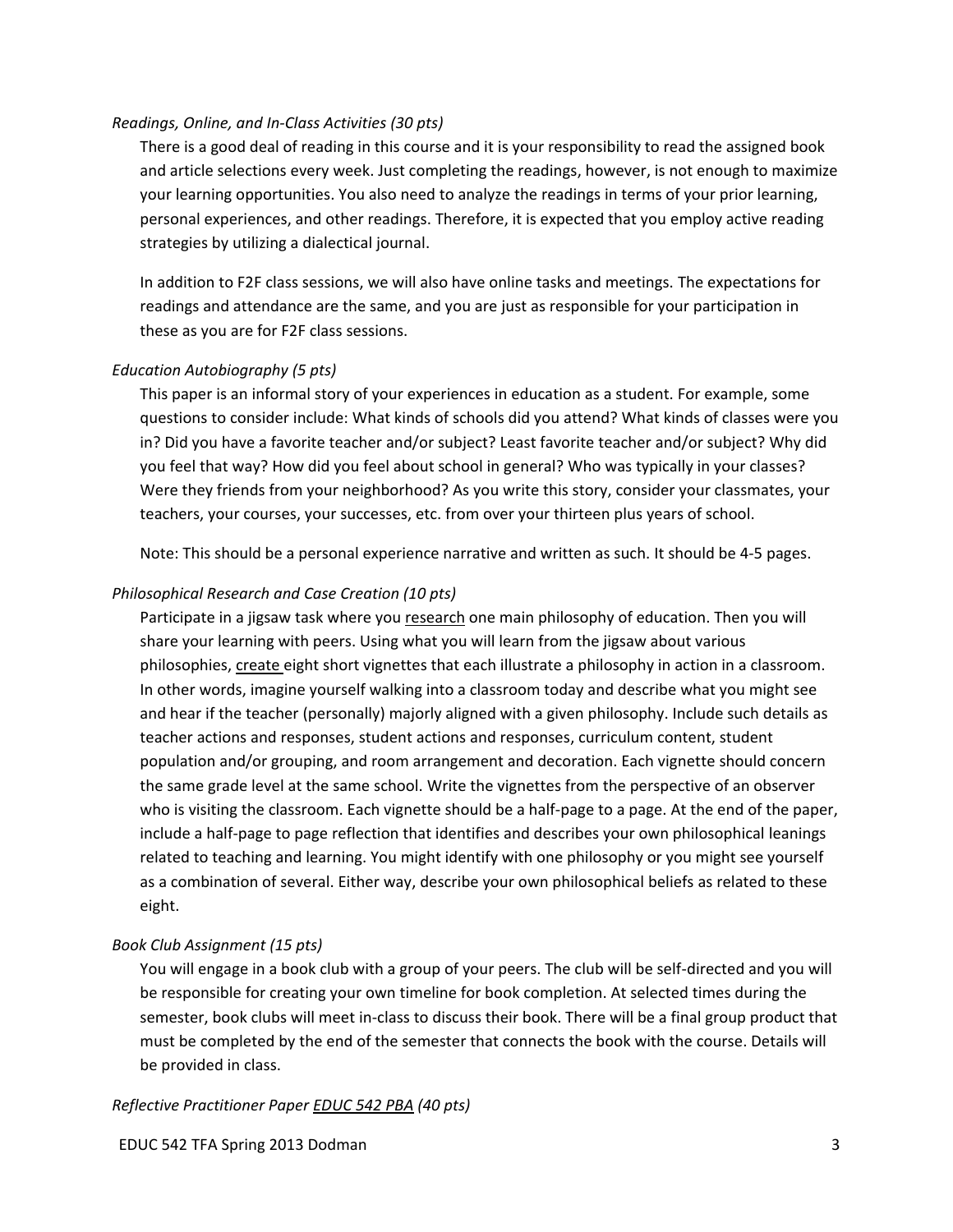In order to become reflective practitioners for a multicultural classroom, candidates must reflect on a variety of professional issues that teachers confront in their day-to-day teaching as well as the broader educational and social contexts, all of which affect the work of the public school teacher. To this end, the candidates will analyze a current issue/initiative in education by examining its intentions, effects, and critiques in relation to one of the following sociological categories: race and culture, gender, (dis)ability, social class, sexual orientation, or language. They will also relate it to historical trends/perspectives as well as to their own personal experiences.

\*A detailed task description and rubric is attached.

## **Grading Scale**

A=93-100; A-=90-92; B+=87-89; B=80-86; C=70-79; F=below 70

Note:

Assignments earning less than a passing grade may be rewritten and resubmitted so that the assignment is satisfactorily completed. In fact, because learning is the goal, I may *require* you to redo an assignment that is far below expectations.

All written papers must be double-spaced, with 1" margins, and in 12-point font (Times New Roman, Calibri, or Arial). APA format is expected. If you do not have a  $6<sup>th</sup>$  Edition APA manual, the OWL at Purdue is an excellent resource [http://owl.english.purdue.edu/owl/resource/560/01/.](http://owl.english.purdue.edu/owl/resource/560/01/)

## **TaskStream Requirements**

Every student registered for any Elementary Education course with a required performance-based assessment (designated as such in the syllabus) is required to submit this assessment (EDUC 542: *Reflective Practitioner Paper*) to TaskStream (regardless of whether a course is an elective, a onetime course or part of an undergraduate minor). Evaluation of your performance-based assessment will also be provided using TaskStream. Failure to submit the assessment to TaskStream will result in a the course instructor reporting the course grade as Incomplete(IN). Unless this grade is changed upon completion of the required TaskStream submission, the IN will convert to an F nine weeks into the following semester.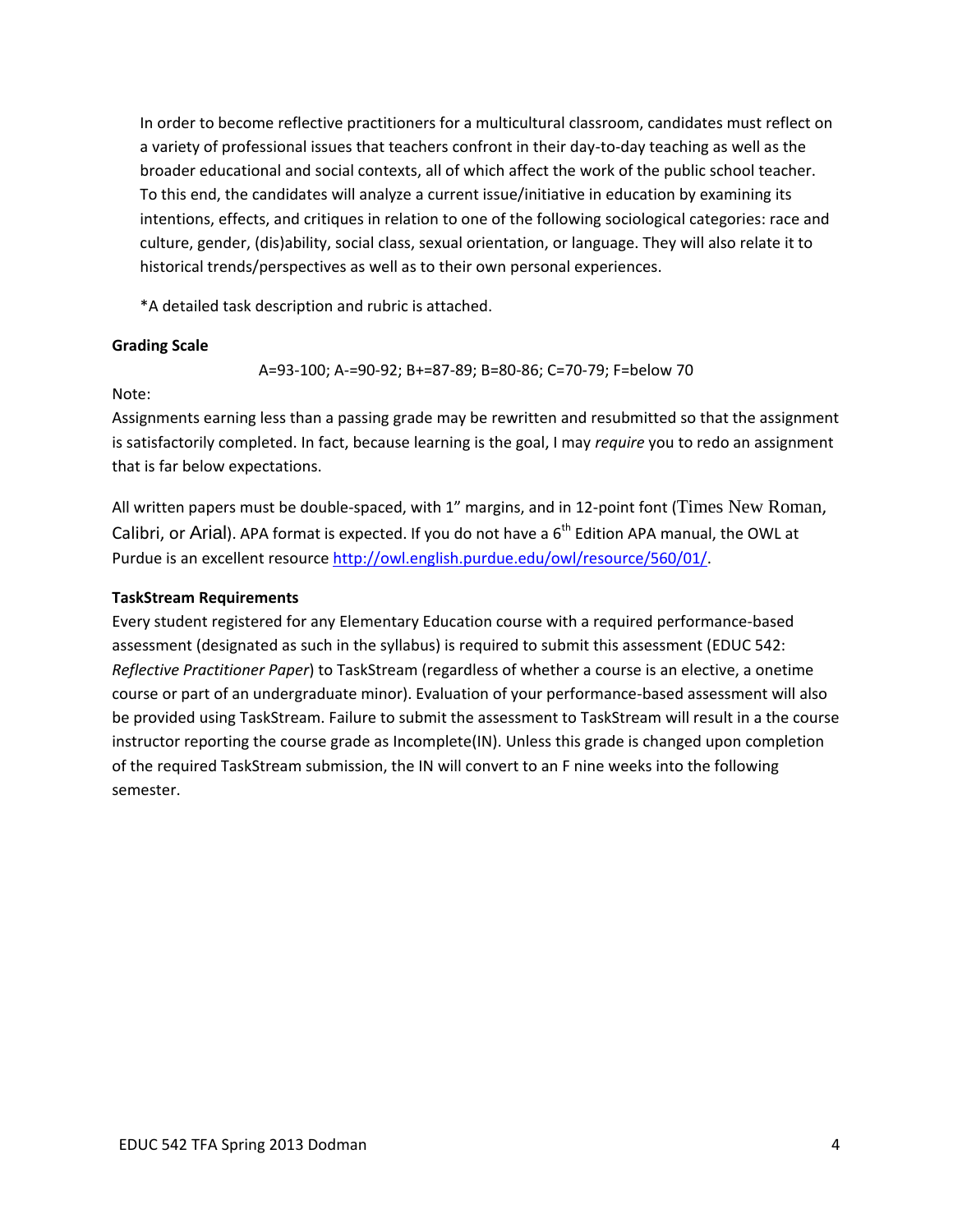## **GMU Policies and Resources for Students**

- a) Students must adhere to the guidelines of the George Mason University Honor Code [See [http://oai.gmu.edu/honor-code/\]](http://oai.gmu.edu/honor-code/).
- b) Students must follow the university policy for Responsible Use of Computing [See [http://universitypolicy.gmu.edu/1301gen.html\]](http://universitypolicy.gmu.edu/1301gen.html).
- c) Students are responsible for the content of university communications sent to their George Mason University email account and are required to activate their account and check it regularly. All communication from the university, college, school, and program will be sent to students solely through their Mason email account.
- d) The George Mason University Counseling and Psychological Services (CAPS) staff consists of professional counseling and clinical psychologists, social workers, and counselors who offer a wide range of services (e.g., individual and group counseling, workshops and outreach programs) to enhance students' personal experience and academic performance [See [http://caps.gmu.edu/\]](http://caps.gmu.edu/).
- e) Students with disabilities who seek accommodations in a course must be registered with the George Mason University Office of Disability Services (ODS) and inform their instructor, in writing, at the beginning of the semester [Se[e http://ods.gmu.edu/\]](http://ods.gmu.edu/).
- f) Students must follow the university policy stating that all sound emitting devices shall be turned off during class unless otherwise authorized by the instructor.
- g) The George Mason University Writing Center staff provides a variety of resources and services (e.g., tutoring, workshops, writing guides, handbooks) intended to support students as they work to construct and share knowledge through writing [See [http://writingcenter.gmu.edu/\]](http://writingcenter.gmu.edu/).

## **Professional Dispositions**

Students are expected to exhibit professional behaviors and dispositions at all times.

## **Core Values Commitment**

The College of Education & Human Development is committed to collaboration, ethical leadership, innovation, research-based practice, and social justice. Students are expected to adhere to these principles.<http://cehd.gmu.edu/values/>

For additional information on the College of Education and Human Development, Graduate School of Education, please visit our website [See [http://gse.gmu.edu/\]](http://gse.gmu.edu/).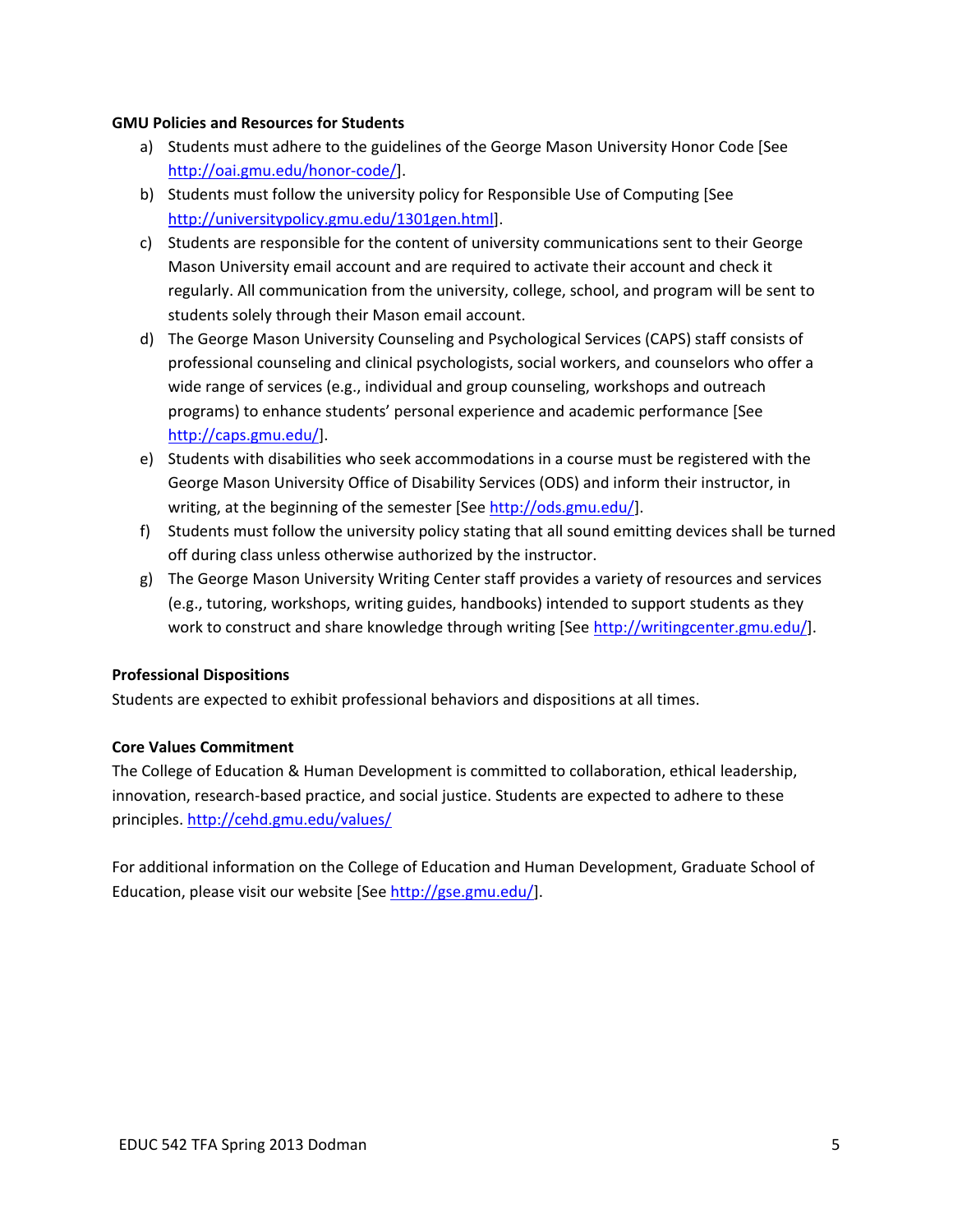| <b>Date</b> | <b>Topic/Guiding questions</b>                                                                                                                                                                                                                         | <b>Reading/Assignment Due</b>                                                                                                                                                                                                                                                                                                                                                                                                     | <b>Outside of/After Class</b><br><b>Activity</b>                              |
|-------------|--------------------------------------------------------------------------------------------------------------------------------------------------------------------------------------------------------------------------------------------------------|-----------------------------------------------------------------------------------------------------------------------------------------------------------------------------------------------------------------------------------------------------------------------------------------------------------------------------------------------------------------------------------------------------------------------------------|-------------------------------------------------------------------------------|
| Mar. 20     | Introductions<br>What do we mean by the<br>foundations of education?<br>Why is it essential to<br>understand the socio-<br>historical place of education?<br>Establish book club groups and<br>$\bullet$<br>set reading schedule                       |                                                                                                                                                                                                                                                                                                                                                                                                                                   | Research your philosophy<br>and related philosopher.<br>Use the chart.        |
| Mar. 27     | Philosophies of Education<br>What does it mean to learn?<br>What is the best way to teach?                                                                                                                                                             | Jigsaw (to be assigned):<br>Plato (idealism)<br>$\bullet$<br>Adler (perennialism)<br>$\bullet$<br>Dewey (pragmatism)<br>$\bullet$<br>Montessori<br>$\bullet$<br>(constructivism)<br>Skinner (behaviorism)<br>Noddings (care)<br>$\bullet$<br>Neill (existentialism)<br>$\bullet$<br>Freire (critical theory)<br><b>Education Autobiography</b><br>Due (submit online)<br><b>Philosophy Research Chart</b><br>Due (bring to class) | Online activities<br>Start working on Reflective<br><b>Practitioner Paper</b> |
| Apr. 3      |                                                                                                                                                                                                                                                        | <b>DCPS/PG Spring Break</b>                                                                                                                                                                                                                                                                                                                                                                                                       |                                                                               |
| Apr. 10     | The Social, Economic, and Political<br>Goals of School<br>Why do we teach what we do?<br>What are the effects of the<br>goals of school?<br>Multicultural and Ethnic Ed.<br>How has school been<br>experienced by different<br>groups throughout time? | Spring<br>Ch. 1, 2, 4<br>Ch. 5 (pp. 102-115)<br>Ch. 6 (pp. 140-144)<br>Ch. 7 (pp. 154-173)<br>TBA (pdf) Readings<br><b>Philosophical Cases Due</b><br>(submit online)                                                                                                                                                                                                                                                             | Online activities                                                             |

# **Course Calendar**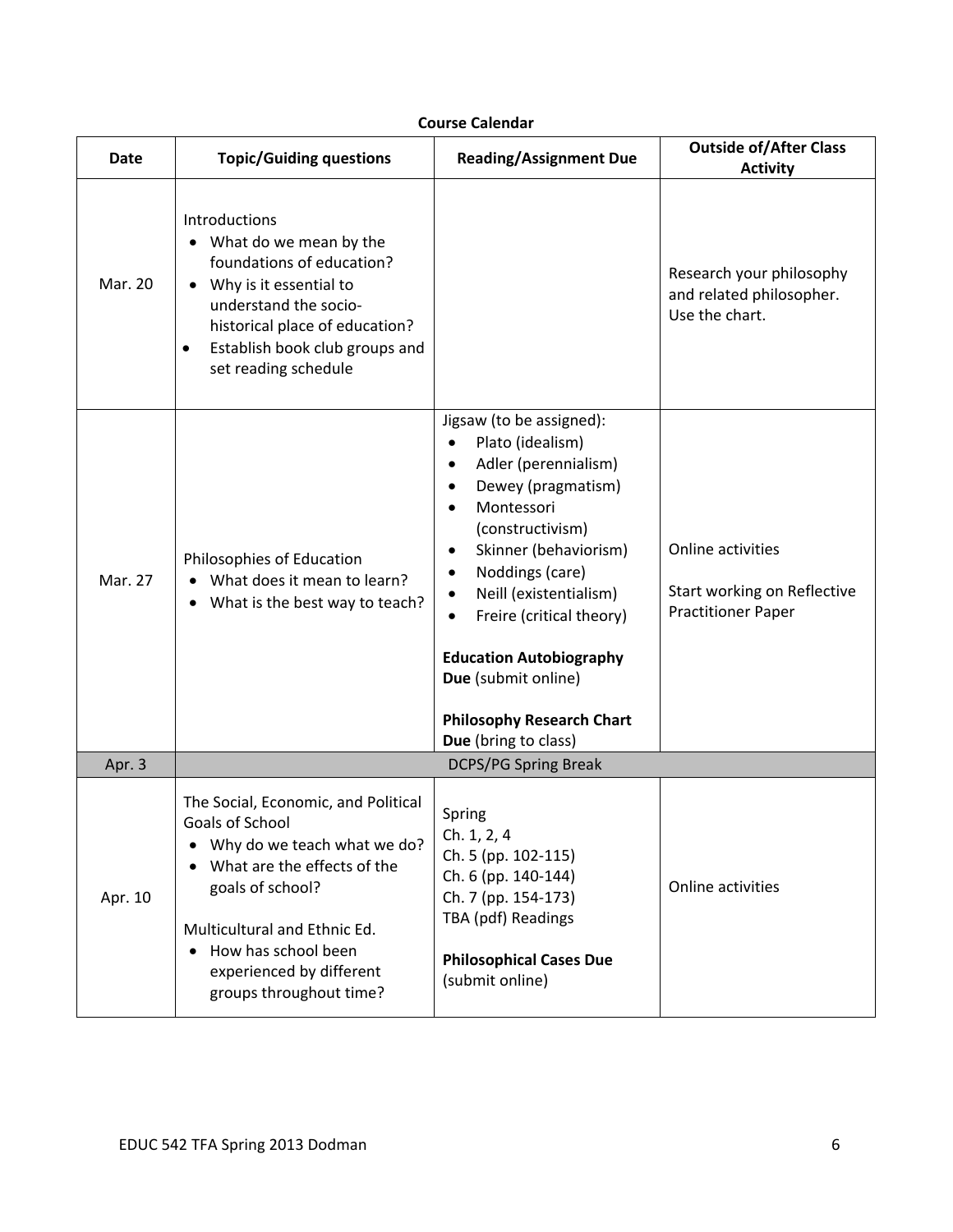| Apr. 17           | 790 Seminar (5-6pm)<br>Multicultural and Ethnic Ed.<br>Cont'd<br><b>Students with Disabilities</b><br>English Language Learners | Spring<br>Ch. 5 (pp. 115-124)<br>Ch. 6 (pp. 144-151)<br>Ch. 7 (pp. 174-180)<br>TBA (pdf) Readings<br><b>Book Club selections</b> | Online activities |
|-------------------|---------------------------------------------------------------------------------------------------------------------------------|----------------------------------------------------------------------------------------------------------------------------------|-------------------|
| Apr. 24<br>online | School reform waves<br>• NCLB and its lasting effects                                                                           | Spring Ch. 8-10<br>Boykin and Noguera (pdf)<br><b>Book Club selections</b>                                                       | Online activities |
| May 1             | 5-7pm Inquiry Showcase<br>Role of the Teacher<br>Laws, responsibilities, unions                                                 | <b>Book Club Project Due</b>                                                                                                     | Online activities |
| May 6             | <b>Reflective Practitioner Paper (PBA) Due</b><br>(submit to TaskStream)                                                        |                                                                                                                                  |                   |

Note: Calendar is tentative and may be modified in line with course needs.

\*all (submit online) assignments should be uploaded BEFORE class begins that day.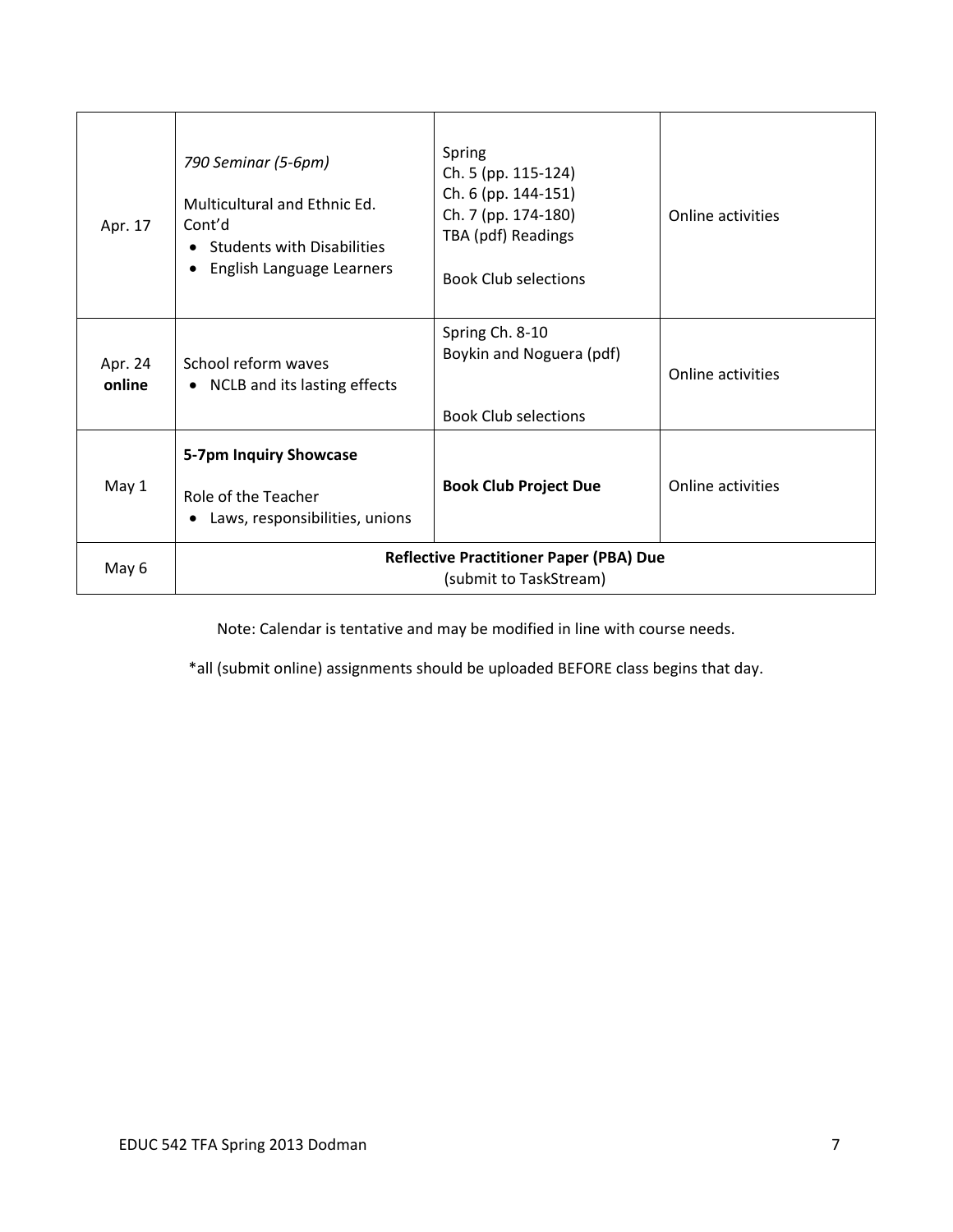## **Reflective Practitioner Paper**

"A large part of the problem [of the achievement gap] is that many educators do not understand what it means to engage in educational practices that promote equity. Equity involves more than simply ensuring that children have equal access to education. Equity also entails a focus on outcomes and results" (Boykin & Noguera, 2011, p. viii).

In consideration of the above quote, this assignment will offer you an opportunity to expand your understanding of public education as a system that both expands and diminishes equity. Taken another way, you will explore the following question: What are the tensions within efforts to reform public education and how do these debates shape your thinking and actions as a teacher? Follow the steps below to successfully write this scholarly paper.

- 1. Pick an educational initiative introduced through class (readings, discussion, materials).
- 2. Research who this initiative is designed to benefit (a group of students targeted by the initiative).
- 3. Find peer-reviewed research articles and review class readings that address the initiative and its impact on students. (If you are not sure about whether a research journal is peer-reviewed consult with me.) Take notes as you read.
- 4. Write your paper. Include the following as headings so that you and the reader [your instructor] will know exactly where you are headed and whether you have addressed all of the content requirements.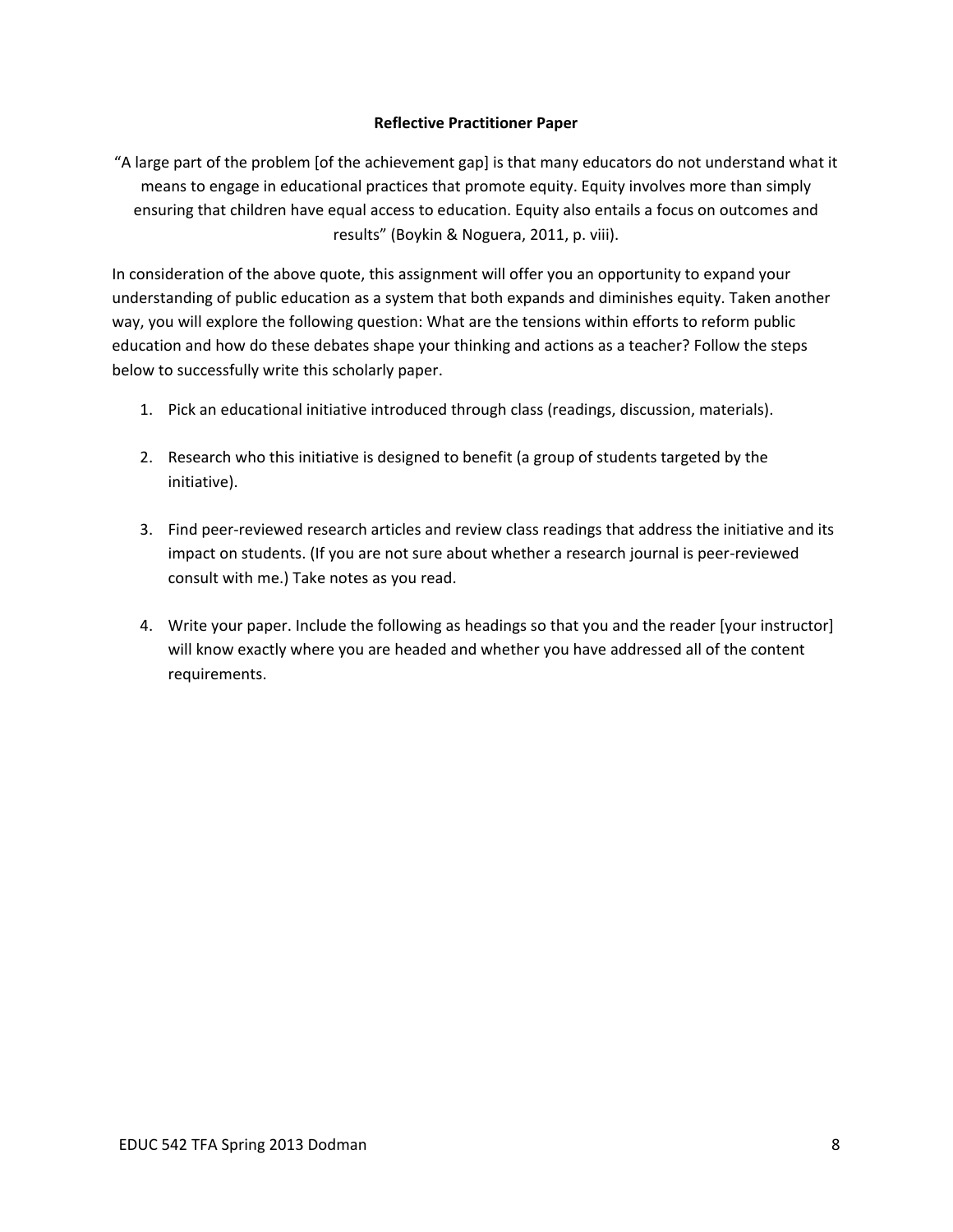• Introduction (this is where you introduce your topic, establish its significance (hook), and give your reader an advance organizer for the paper)

Part One (The initiative)

- Description of the initiative that will meet some of needs of this population
- Background and historical information of initiative
- Strengths of the initiative
- Weaknesses of/challenges to the initiative
- Implications for teachers (What does this initiative mean for teachers? You will want to think about what is essential for teachers to consider, know, and do within this initiative)

Part Two (The students)

- Background of the student population targeted by the initiative (may include US, VA, DC demographics)
- Classroom/school implications for young learners in this population (How has this population of students historically experienced education? How do identity characteristics of this population intersect with characteristics of school?)
- Implications for teachers such as yourself (compare/contrast your background) teaching this population of students (You must first deconstruct and then describe relevant aspects of your identity. Then you must analyze how these pieces of your identity potentially intersect with teaching this student population. Use first person here to then generalize to a broader population of teachers like you.)

Part Three

 Conclusions (Based on what you have presented in your paper, this is where you draw conclusions about the impact of the initiative on students. Who is benefitted and how? Who is disadvantaged and how? What does that mean for the group of students targeted by the initiative?)

# Tips

While you are writing the paper make sure that you are:

- Integrating concepts from readings. You CANNOT make a claim without evidence to support it. That evidence comes from your readings and research. Each section needs multiple (2 or more) sources.
- Integrating class discussions and integrating experiences and/or personal reflection.

Clarity of writing

- It is logically organized
- Has an introduction that includes the goals/purpose of the paper
- Has points representing strengths and weaknesses of the initiative
- Has smooth transitions between ideas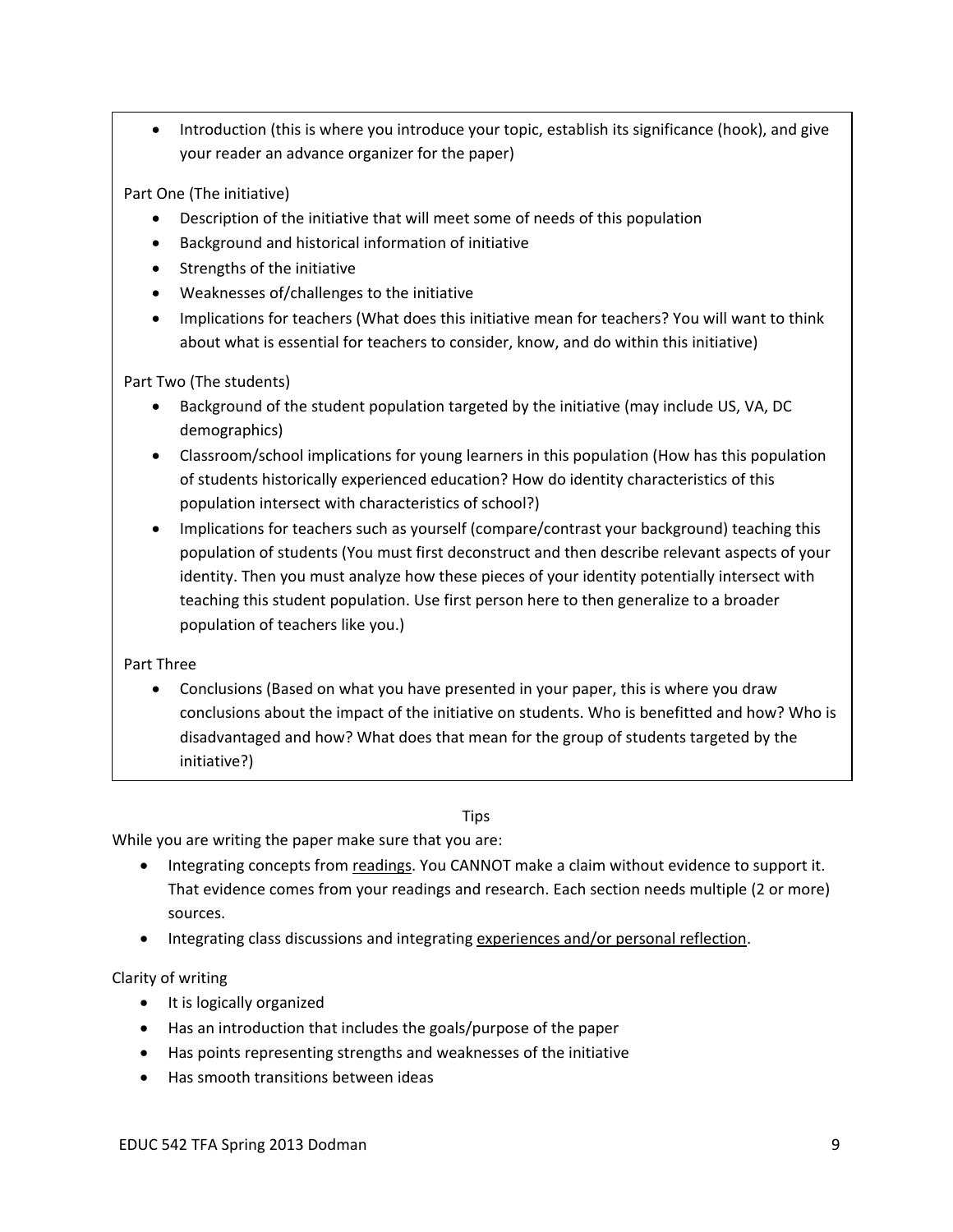- Ends with a conclusion that restates the main points of the paper (without introducing new ideas).
- Information is presented clearly within the page limits (8-10 pages)
- The paper has NO grammar or spelling errors
- Read and re-read your writing before submitting
- If academic writing is difficult for you, ask a colleague or friend to review your work and provide feedback or visit the GMU Writing Center.

## APA format

- title page
- headings
- page numbers
- proper use of in-text citations and appropriately formatted reference list
- Tips: Do NOT use standalone quotes in your paper. See the "Citation Cheat Sheet" on blackboard for help with this. Do NOT include anything in your reference list that you do not cite in your paper.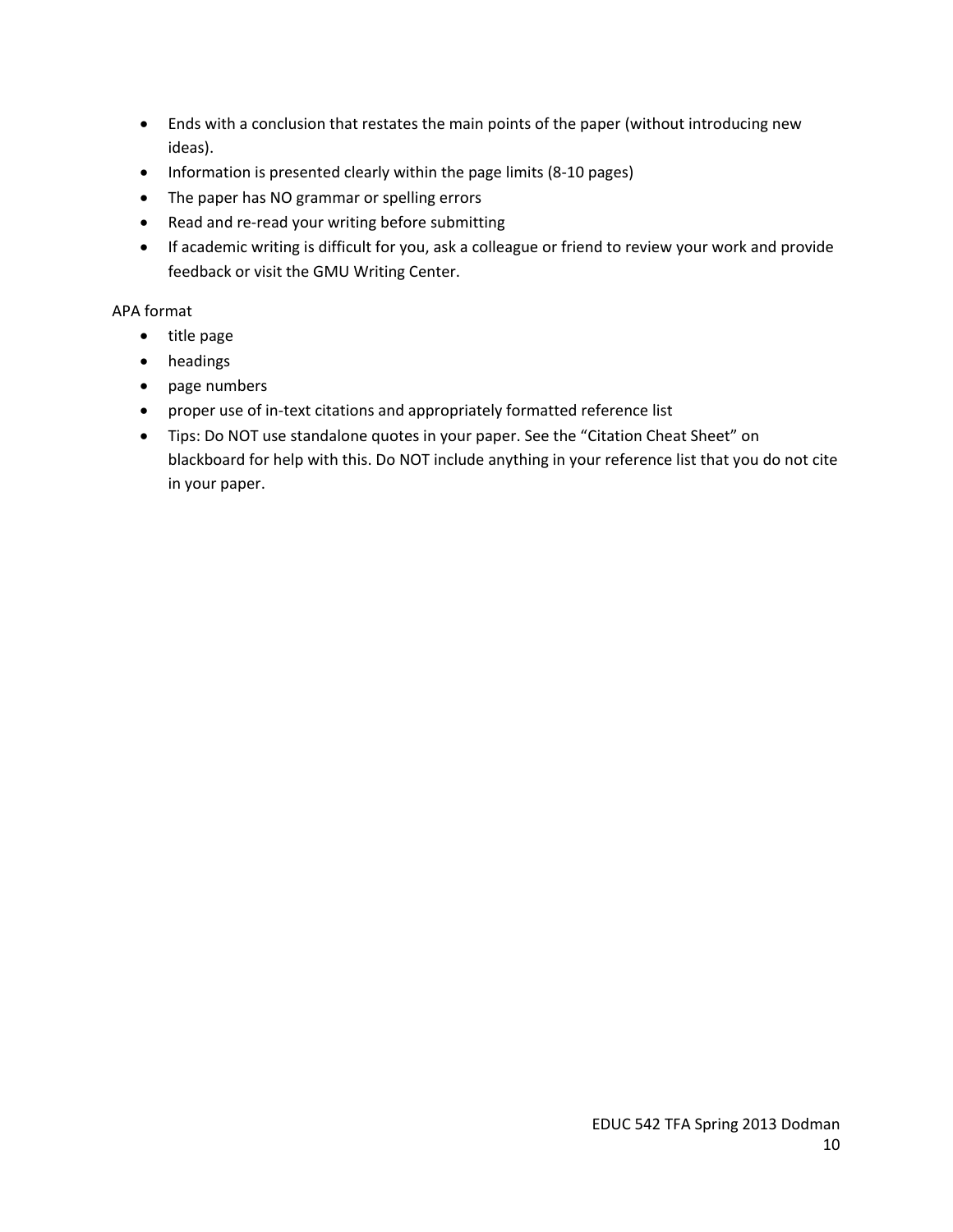| <b>Reflective Practitioner</b>                      | 4                               | 3                                      | $\overline{2}$                  | 1                         |
|-----------------------------------------------------|---------------------------------|----------------------------------------|---------------------------------|---------------------------|
| Rubric                                              | <b>Exemplary</b>                | <b>Maturing</b>                        | <b>Developing</b>               | <b>Unsatisfactory</b>     |
|                                                     | (Met)                           | (Met)                                  | (Not Met)                       | (Not Met)                 |
|                                                     | Presents appropriate            | Presents appropriate                   | Presents some                   | Lacks description of      |
|                                                     | and complete                    | description of the                     | description of the              | the education             |
| Description of the                                  | description of the              | education initiative,                  | education initiative,           | initiative                |
| education initiative                                | education initiative,           | but is incomplete                      | but is not sufficient           |                           |
|                                                     | and includes                    | and/or includes only                   | and/or lacks                    |                           |
| <b>ACEI 5.1</b>                                     | multiple and                    | some supporting                        | supporting                      |                           |
|                                                     | different supporting            | references                             | references                      |                           |
|                                                     | references                      |                                        |                                 |                           |
|                                                     | Presents appropriate            | Presents appropriate                   | Presents some                   | Lacks significant         |
|                                                     | and complete                    | significant historical                 | significant historical          | historical and            |
| <b>Significant historical</b>                       | significant historical          | and background                         | and background                  | background                |
| background information                              | and background                  | information on the                     | information on the              | information on the        |
| regarding the education                             | information of the              | education initiative,                  | education initiative,           | education initiative      |
| initiative                                          | education initiative,           | but is incomplete                      | but is not sufficient           |                           |
| <b>ACEI 5.1</b>                                     | and includes<br>multiple and    | and/or include only<br>some supporting | and/or lacks                    |                           |
|                                                     | different supporting            | references                             | supporting<br>references        |                           |
|                                                     | references                      |                                        |                                 |                           |
|                                                     | Presents appropriate            | Presents appropriate                   | Presents some                   | Lacks strengths and       |
|                                                     | and complete                    | strengths and                          | strengths and                   | weaknesses of the         |
|                                                     | discussion of                   | weaknesses of the                      | weaknesses of the               | education initiative      |
| <b>Strengths and weaknesses</b>                     | strengths and                   | education initiative,                  | education initiative,           |                           |
| of the education initiative                         | weaknesses of the               | but is incomplete                      | but is not sufficient           |                           |
|                                                     | education initiative,           | and/or includes only                   | and/or lacks                    |                           |
| <b>ACEI 5.1</b>                                     | and includes                    | some supporting                        | supporting                      |                           |
|                                                     | multiple and                    | references                             | references                      |                           |
|                                                     | different references            |                                        |                                 |                           |
|                                                     | Presents appropriate            | Presents appropriate                   | Presents some                   | Lacks implications of     |
|                                                     | and complete                    | implications of the                    | implications of the             | the education             |
| Implications of the                                 | implications of the             | education initiative                   | education initiative            | initiative for            |
| education initiative for                            | education initiative            | for teachers, but is                   | for teachers, but is            | teachers in the           |
| teachers                                            | for teachers, and               | incomplete and/or                      | not sufficient and/or           | identified population     |
|                                                     | includes multiple               | includes only some                     | lacks supporting                |                           |
| <b>ACEI 5.1</b>                                     | and different                   | supporting                             | references                      |                           |
|                                                     | supporting                      | references                             |                                 |                           |
|                                                     | references                      |                                        |                                 |                           |
|                                                     | Presents appropriate            | Presents appropriate                   | Presents some                   | Lacks background          |
|                                                     | and complete                    | background<br>information about        | background<br>information about | information about         |
|                                                     | background<br>information about | the targeted                           | the targeted                    | the targeted              |
| <b>Background information</b><br>about the targeted | the targeted                    | population of                          | population of                   | population of<br>students |
| population of students                              | population of                   | students, but is not                   | students, but is not            |                           |
|                                                     | students and                    | complete and/or                        | sufficient and/or               |                           |
| <b>ACEI 3.2</b>                                     | includes multiple               | includes some                          | lacks supporting                |                           |
|                                                     | and different                   | supporting                             | references                      |                           |
|                                                     | supporting                      | references                             |                                 |                           |
|                                                     | references                      |                                        |                                 |                           |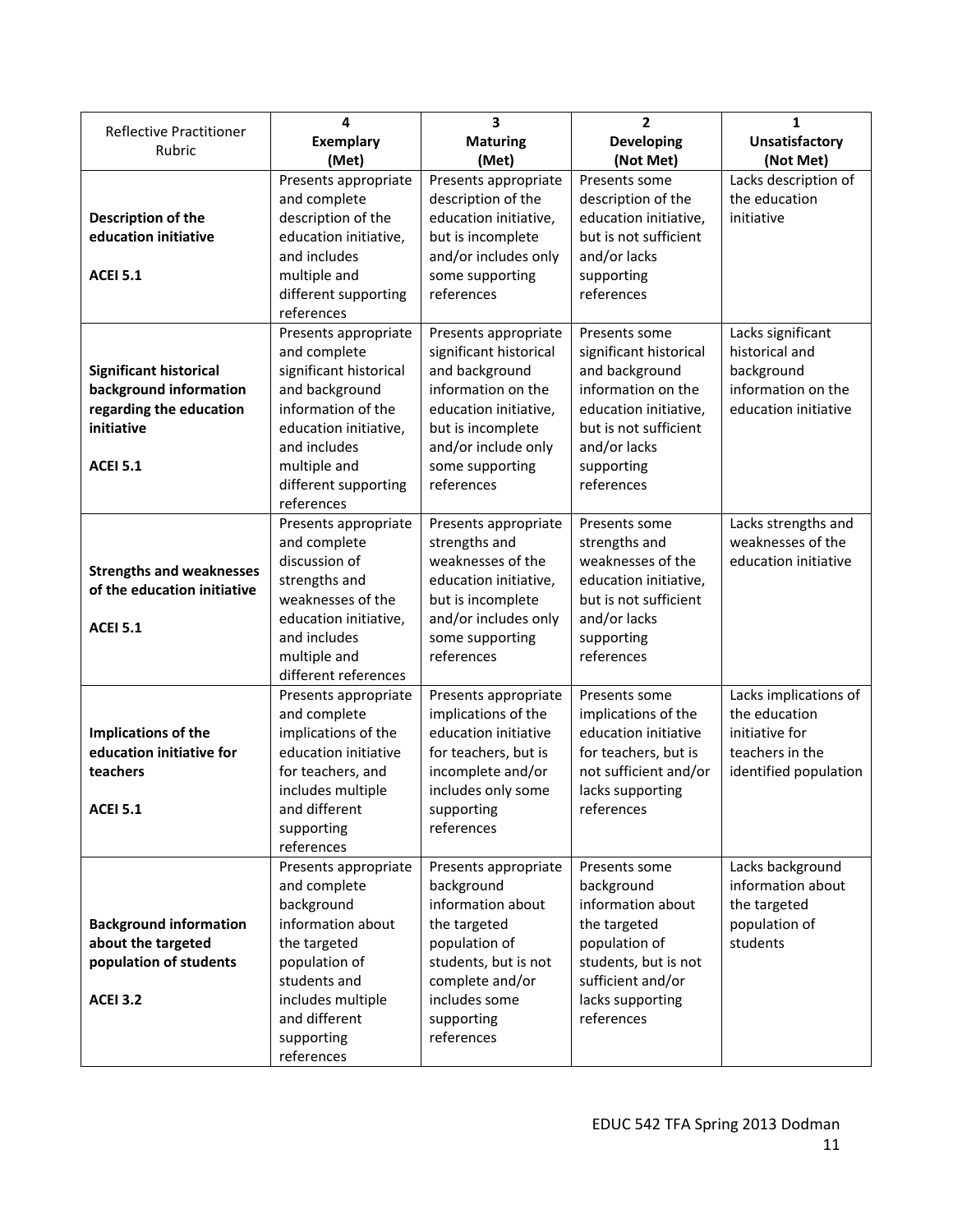| Classroom/school<br>implications for students<br>in this population<br><b>ACEI 3.2</b> | Presents appropriate<br>and complete<br>implications for<br>students in the<br>targeted population;<br>includes multiple<br>and different<br>supporting<br>references | Presents appropriate<br>implications for<br>students in the<br>targeted population,<br>but it is not<br>complete and/or<br>includes only some<br>supporting<br>references | Presents some<br>implications for<br>students in the<br>targeted population,<br>but it is not<br>sufficient and/or<br>lacks supporting<br>references | Lacks implications<br>for students in the<br>targeted population |
|----------------------------------------------------------------------------------------|-----------------------------------------------------------------------------------------------------------------------------------------------------------------------|---------------------------------------------------------------------------------------------------------------------------------------------------------------------------|------------------------------------------------------------------------------------------------------------------------------------------------------|------------------------------------------------------------------|
|                                                                                        | Presents appropriate<br>and complete<br>background                                                                                                                    | Presents appropriate<br>background<br>information about                                                                                                                   | Presents some<br>background<br>information about                                                                                                     | Lacks background<br>information about<br>the culture,            |
| <b>Implications for teachers</b>                                                       | information about                                                                                                                                                     | the culture,                                                                                                                                                              | the culture,                                                                                                                                         | knowledge, and                                                   |
| such as yourself teaching                                                              | the culture,                                                                                                                                                          | knowledge, and                                                                                                                                                            | knowledge, and                                                                                                                                       | attitudes of the                                                 |
| this population of                                                                     | knowledge, and                                                                                                                                                        | attitudes of the                                                                                                                                                          | attitudes of the                                                                                                                                     | identified preservice                                            |
| students                                                                               | attitudes of the                                                                                                                                                      | identified preservice                                                                                                                                                     | identified preservice                                                                                                                                | teacher                                                          |
|                                                                                        | identified preservice                                                                                                                                                 | teacher, but is not                                                                                                                                                       | teacher, but is not                                                                                                                                  |                                                                  |
| <b>ACEI 3.2</b>                                                                        | teacher and includes                                                                                                                                                  | complete and/or                                                                                                                                                           | sufficient and/or                                                                                                                                    |                                                                  |
|                                                                                        | multiple and                                                                                                                                                          | includes some                                                                                                                                                             | lacks supporting                                                                                                                                     |                                                                  |
|                                                                                        | different supporting                                                                                                                                                  | supporting                                                                                                                                                                | references                                                                                                                                           |                                                                  |
|                                                                                        | references                                                                                                                                                            | references                                                                                                                                                                |                                                                                                                                                      |                                                                  |
|                                                                                        | Presents appropriate                                                                                                                                                  | Presents appropriate                                                                                                                                                      | Presents some                                                                                                                                        | Lacks conclusions or                                             |
|                                                                                        | and complete                                                                                                                                                          | conclusions                                                                                                                                                               | conclusions                                                                                                                                          | conclusions                                                      |
| <b>Conclusions regarding the</b>                                                       | conclusions                                                                                                                                                           | regarding the impact                                                                                                                                                      | regarding the impact                                                                                                                                 | presented are                                                    |
| impact of the initiative on                                                            | regarding the impact                                                                                                                                                  | of the initiative but                                                                                                                                                     | of the initiative but                                                                                                                                | illogical based on the                                           |
| students                                                                               | of the initiative;                                                                                                                                                    | it is not complete;                                                                                                                                                       | conclusions may be                                                                                                                                   | rest of the paper,                                               |
|                                                                                        | includes multiple                                                                                                                                                     | includes some                                                                                                                                                             | vague, and/or lacks                                                                                                                                  | and/or lacks any                                                 |
| <b>ACEI 3.2</b>                                                                        | and different                                                                                                                                                         | supporting                                                                                                                                                                | supporting                                                                                                                                           | supporting                                                       |
|                                                                                        | supporting                                                                                                                                                            | references                                                                                                                                                                | references                                                                                                                                           | references                                                       |
|                                                                                        | references                                                                                                                                                            |                                                                                                                                                                           |                                                                                                                                                      |                                                                  |

\*note: multiple references means (2 or more), some means (1), none means (0).

# ACEI/NCATE Standards addressed in this task

3.2 Adaptation to diverse students—Candidates understand how elementary students differ in their development and approaches to learning, and create instructional opportunities that are adapted to diverse students.

5.1 Professional growth, reflection and evaluation—Candidates are aware of and reflect on their practice in light of research on teaching, professional ethics, and resources available for professional learning; they continually evaluate the effects of their professional decisions and actions on students, families, and other professionals in the learning community and actively seek out opportunities to grow professionally